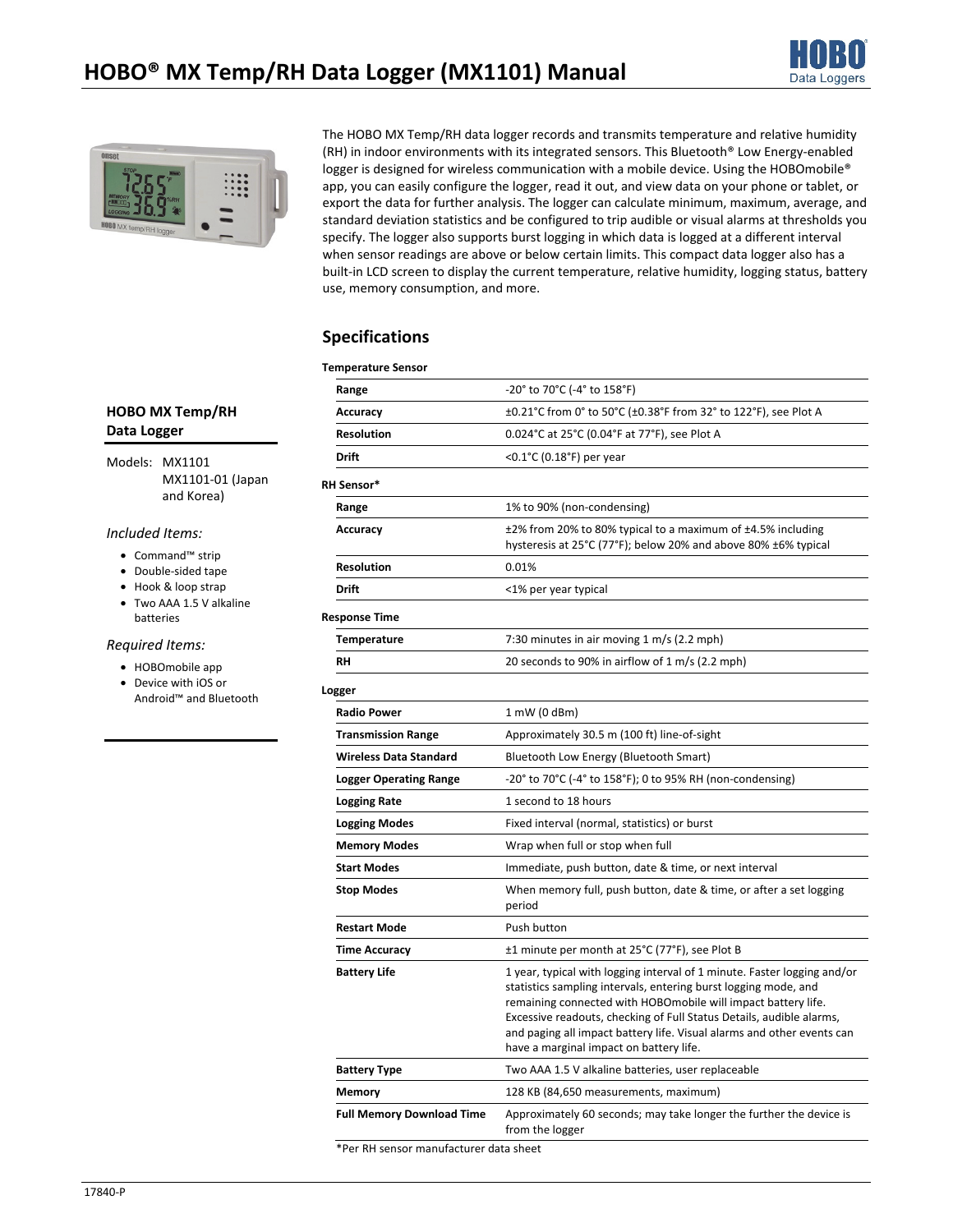# **Specifications (continued)**

| <b>LCD</b>                  | LCD is visible from 0° to 50°C (32° to 122°F); the LCD may react slowly<br>or go blank in temperatures outside this range |
|-----------------------------|---------------------------------------------------------------------------------------------------------------------------|
| <b>Size</b>                 | $3.66 \times 8.48 \times 2.29$ cm (1.44 x 3.34 x 0.9 in.)                                                                 |
| Weight                      | 56 g (1.98 oz)                                                                                                            |
| <b>Environmental Rating</b> | <b>IP50</b>                                                                                                               |
| CE                          | The CE Marking identifies this product as complying with all relevant<br>directives in the European Union (EU).           |
|                             | See last page                                                                                                             |

\*Per RH sensor manufacturer data sheet





**Plot A: Temperature Accuracy and Resolution** 



## **Logger Components and Operation**



**Start/Stop Button:** Press this button for 3 seconds to start or stop logging data, or to resume logging on the next even logging interval. This requires configuring the logger in HOBOmobile with a push button start or stop, and with Allow Button Restart selected (see *Setting up the Logger*). You can also press this button for 1 second to record an internal event (see *Recording Internal Logger Events*), to silence a beeping alarm (see *Setting up Alarms*), or to turn the LCD screen on if the option to turn off the LCD has been enabled (see *Setting up the Logger*).

Press both the Start/Stop button and the Alarm/Stats button simultaneously for 3 seconds to reset a logger password.

**Alarm/Stats Button**: Press this button for 1 second to switch between statistics, alarm readings, and the current sensor readings as applicable or to silence a beeping alarm. Press this button for 3 seconds to clear a visual alarm if the logger was

configured in HOBOmobile to maintain the visual alarm until the alarm button was pressed (see *Setting up Alarms*).

**Mounting Loops:** Use the two mounting loops (only one visible in the diagram) to mount the logger with the hook-and-loop strap (see *Mounting the Logger*).

**Temperature Sensor:** This sensor is located in the lower left corner of the raised panel to the right of the LCD screen.

**RH Sensor:** This sensor is located behind the vented panel in the logger case to the right of the LCD screen and the temperature sensor.

**LCD Screen:** This logger is equipped with an LCD screen that displays details about the current status. This example shows all symbols illuminated on the LCD screen followed by definitions of each symbol in the table on the next page.

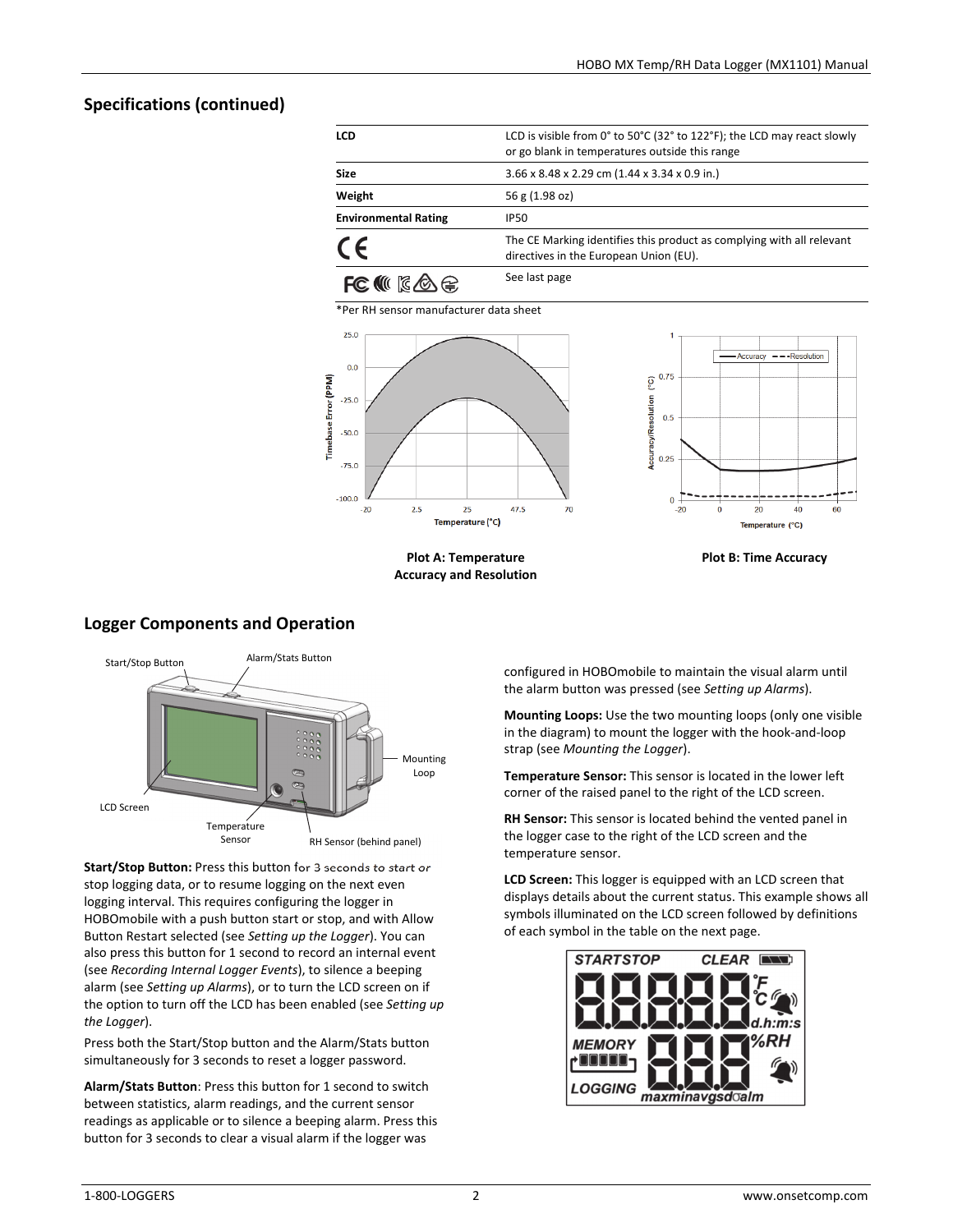| LCD Symbol                   | <b>Description</b>                                                                                                                                                                                                                                                                                                                                                                                                                                                                                                                                                                                                                                                                   |
|------------------------------|--------------------------------------------------------------------------------------------------------------------------------------------------------------------------------------------------------------------------------------------------------------------------------------------------------------------------------------------------------------------------------------------------------------------------------------------------------------------------------------------------------------------------------------------------------------------------------------------------------------------------------------------------------------------------------------|
| <b>START</b>                 | The logger is waiting to be started or restarted.<br>Press and hold the Start/Stop button for 3 seconds<br>to start the logger.                                                                                                                                                                                                                                                                                                                                                                                                                                                                                                                                                      |
| STOP                         | The logger has been started with push button stop<br>enabled; press and hold the Start/Stop button for<br>3 seconds to stop the logger.                                                                                                                                                                                                                                                                                                                                                                                                                                                                                                                                              |
| <b>INNIE</b>                 | The battery indicator shows the approximate<br>battery power remaining.                                                                                                                                                                                                                                                                                                                                                                                                                                                                                                                                                                                                              |
| <i><b>MEMORY</b></i><br>nnnn | The logger has been configured to stop logging<br>when memory fills. The memory bar indicates the<br>approximate space remaining in the logger to<br>record data. When first started, all five segments<br>in the bar will be empty. In this example, the<br>logger memory is almost full (only one segment in<br>the memory bar is empty).                                                                                                                                                                                                                                                                                                                                          |
| <b>MEMORY</b><br>JOOOO-      | The logger has been configured to never stop<br>logging (wrapping). The logger will continue<br>recording data indefinitely, with newest data<br>overwriting the oldest data until the batteries die<br>or the logger is reconfigured. When first launched,<br>all five segments in the memory bar will be empty.<br>In this example, the memory is full (all five<br>segments are filled in) and new data is now<br>overwriting the oldest data. This will continue until<br>the logger is stopped or the battery runs out.                                                                                                                                                         |
| <b>LOGGING</b>               | The logger is currently logging.                                                                                                                                                                                                                                                                                                                                                                                                                                                                                                                                                                                                                                                     |
|                              | A sensor reading is above or below the high or low<br>alarm limit that you configured. Press and release<br>the Alarm/Stats button until the "alm" symbol<br>(described below) is displayed on the screen. This<br>symbol at left will clear depending on how visual<br>alarms were configured in HOBOmobile. If the<br>visual alarm was set to clear when the logger is<br>reconfigured, this symbol will remain on the LCD<br>until the next time new configure settings are<br>loaded onto the logger (see Setting up the Logger).<br>Otherwise, it will clear when the sensor reading is<br>back within the alarm limits or by pressing the<br>Alarm/Stats button for 3 seconds. |
| CLEAR                        | A visual alarm is ready to be cleared. This will only<br>appear if HOBOmobile was configured to maintain<br>the visual alarm until the alarm button is pressed.<br>Press the Alarm/Stats button for 3 seconds to<br>clear the visual alarm. Note that an audible alarm<br>can be silenced by pressing the Start/Stop button<br>or Alarm/Stats button for 1 second.                                                                                                                                                                                                                                                                                                                   |
| max<br>min                   | These symbols show the maximum, minimum,<br>average, and standard deviation values most<br>recently calculated by the logger (if the logging<br>mode has been set to Fixed Interval in<br>HOBO mobile and each statistic has been selected;                                                                                                                                                                                                                                                                                                                                                                                                                                          |
| avg<br>$sd\sigma$            | see Statistics Logging). Press the Alarm/Stats<br>button for 1 second to cycle through the available<br>statistics and then back to the current sensor                                                                                                                                                                                                                                                                                                                                                                                                                                                                                                                               |
| alm                          | reading (or to the alarm value if applicable).<br>This is the farthest out-of-range sample displayed<br>during the logger deployment. Press the<br>Alarm/Stats button to view this reading. Press the<br>Alarm/Stats button again to cycle through any<br>statistics (defined above) and ultimately back to<br>the current sensor reading.                                                                                                                                                                                                                                                                                                                                           |
|                              | This is an example of a temperature reading.<br>Temperature units are determined by the settings<br>in HOBOmobile. To switch between Celsius and<br>Fahrenheit, change the units in the HOBOmobile<br>Settings (the logger must be reconfigured for units<br>changes to take effect).                                                                                                                                                                                                                                                                                                                                                                                                |

| <b>LCD Symbol</b> | <b>Description</b>                                                                                                                                                                                                                                       |
|-------------------|----------------------------------------------------------------------------------------------------------------------------------------------------------------------------------------------------------------------------------------------------------|
|                   | This is an example of an RH reading.                                                                                                                                                                                                                     |
| 8538              | The logger has been configured to start logging on<br>a particular date/time. The display will count down<br>in days, hours, minutes, and seconds until logging<br>begins. In this example, 5 minutes and 38 seconds<br>remain until logging will begin. |
| LoAd              | The configure settings are being loaded onto the<br>logger from HOBOmobile.                                                                                                                                                                              |
| $F_{\Gamma}$      | An error occurred while loading the configure<br>settings onto the logger from HOBOmobile. Try<br>reconfiguring the logger.                                                                                                                              |
|                   | The logger has been stopped with HOBOmobile or<br>because the memory is full.                                                                                                                                                                            |
|                   |                                                                                                                                                                                                                                                          |

**Notes:** 

- You can disable the LCD screen when logging. Deselect "Show LCD" when setting up the logger as described in the next section. When this option is disabled, you can still temporarily view the LCD screen by pushing the Start/Stop button for 1 second. The LCD will then remain on for 10 minutes.
- The LCD screen refreshes every 15 seconds regardless of the logging interval selected in HOBOmobile. If you choose a logging interval less than 15 seconds, the data will be recorded at the faster interval, but the sensor readings will only be updated on the screen every 15 seconds.
- When the logger has stopped logging, the LCD screen will remain on with "STOP" displayed until the logger is offloaded to your mobile device (unless the logger was configured with the "Show LCD" option disabled). Once the logger has been offloaded, the LCD will turn off automatically after 2 hours. The LCD will turn back on the next time the logger connects with your device through HOBOmobile.
- The LCD screen flashes "HELLO" when you page the logger from HOBOmobile (see *Downloading HOBOmobile and Connecting to a Logger*).
- The LCD screen flashes "CHIRP OFF" when an audible alarm is cleared.

# **Downloading HOBOmobile and Connecting to a Logger**

Install the HOBOmobile app to connect to and work with the logger.

- **1. Download HOBOmobile.** Go to the App Store® or Google Play™ and download the HOBOmobile app to your phone or tablet.
- **2. Install the batteries.** Open the battery door on the back of the logger and insert two AAA batteries observing polarity (see *Battery Information*). Reinsert the battery door and snap it back into place.
- **3. Open HOBOmobile.** Enable Bluetooth in your device settings if prompted.
- **4. Connect to the logger**. Tap the HOBOs icon (on Android devices) or tap the Devices icon and then tap Loggers at the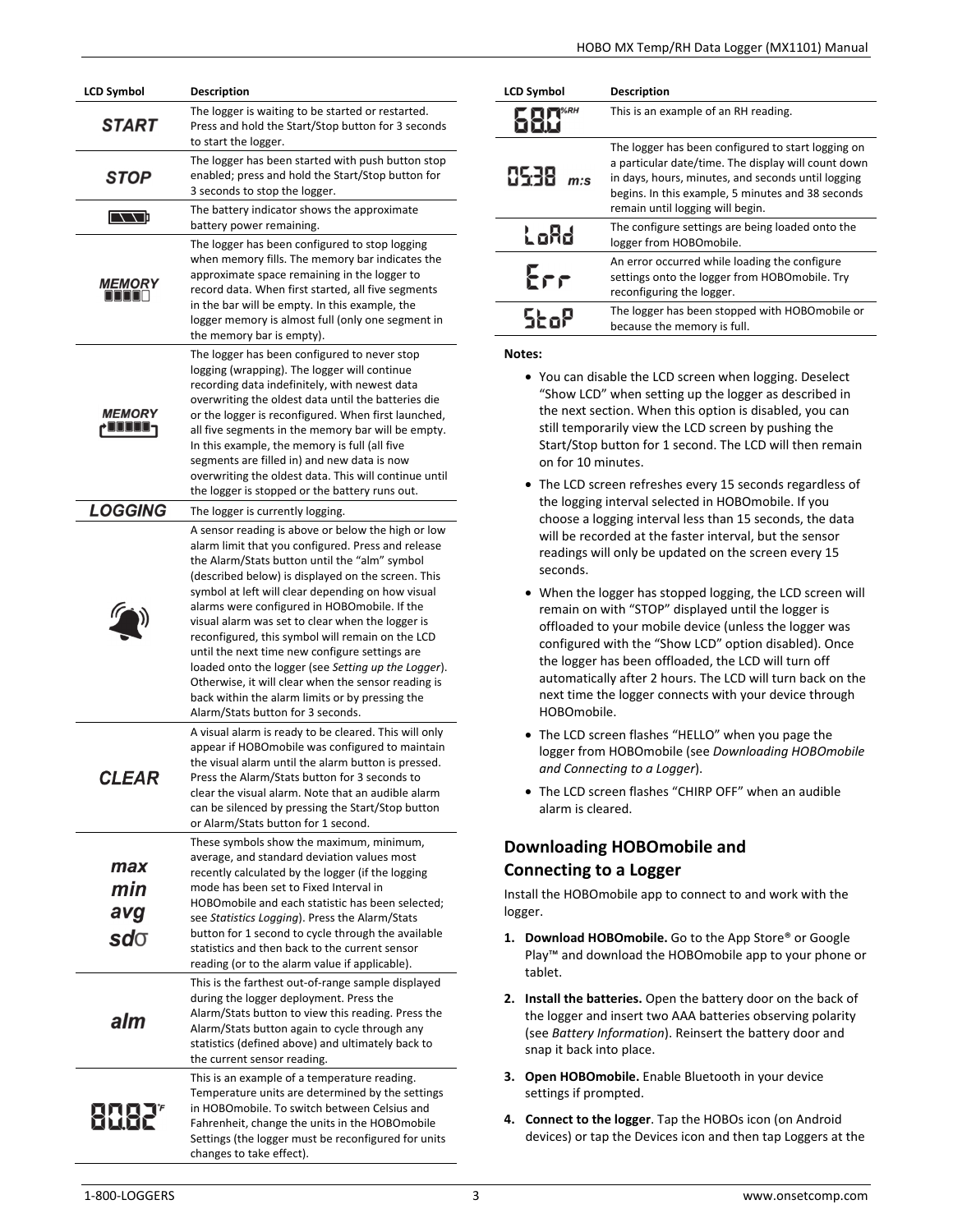top of the screen (on Apple® devices). The logger should appear in the In Range list as shown here.

| IN RANGE                      |                       |
|-------------------------------|-----------------------|
| SN 47002616                   | SN 47002616<br>MX1101 |
| nî e<br>Stopped (Power Reset) | (i<br>(00)            |
| 74.51°F 50.27%                |                       |

Tap the row in the list to connect to the logger. If it does not appear in the list, make sure the logger is within range of your mobile device. Note that current sensor readings are always visible in this list even if the logger is not logging.

Tips for connecting:

- Make sure the logger is within range of your mobile device. The range for successful wireless communication is approximately 30.5 m (100 ft) with full line-of-sight.
- If your device can connect to the logger intermittently or loses its connection, move closer to the logger, within sight if possible.
- If the logger appears in the In Range list, but you cannot connect to it, close HOBOmobile and power cycle the mobile device. This forces the previous Bluetooth connection to close.

Once connected to the logger you can select one of the following actions:

- **Configure.** Select logger settings and load them onto the logger to start logging. See *Setting up the Logger*.
- **Readout.** Offload logger data. See *Reading Out the Logger*.
- **Full Status Details.** Check the battery level and view the configuration settings currently selected for the logger.
- **Start Logging or Restart Logging.** These options appear depending on the Start Logging and Stop Logging settings selected in the next section.
- **Stop Logging.** Stop the logger from recording data (this overrides any Stop Logging settings described in *Setting up the Logger*).
- **Page.** Press and hold the Page icon and the logger will beep to help you locate a deployed logger (tap the Page icon if you only want the logger to beep once). "HELLO" also appears on the LCD when the logger is paged.
- **Clear Audible Alarm.** If audible alarms are enabled as described in *Setting up Alarms*, use this to clear a beeping alarm on the logger.
- **Logger Password.** Select this to create a password for the logger that will be required if another mobile device attempts to connect to it. To reset a password, simultaneously press both the Start/Stop button and the Alarm/Stats button on the top of the logger for 3 seconds or tap Reset to Factory Default in the Set Logger Password screen.
- **Update Firmware.** When new logger firmware is available, this action appears in the list. Select it and follow the instructions on the screen. A logger readout will be completed automatically at the beginning of the firmware update process. If the connection is lost between the logger and the mobile device during the firmware update, a Firmware Update Pending Status

displays for the logger in the HOBOs list. Connect to the logger and select Restore Logger (or Update Firmware if that option is available) to continue updating the firmware.

**Important:** Before updating the firmware on the logger, check the remaining battery level by selecting Full Status Details and make sure it is no less than 30%. Make sure you have the time to complete the entire update process, which requires that the logger remains connected to the device during the upgrade.

• **Force Offload.** This may appear if an error was encountered when loading configure settings. Select this to offload all the data on the logger before reconfiguring the logger.

## **Setting up the Logger**

Use HOBOmobile to set up the logger, including setting alarms, selecting the options to start and stop logging, and choosing a logging mode. These steps provide an overview of setting up the logger. For complete details, see the *HOBOmobile User's Guide*.

- 1. Tap the HOBOs icon (on Android devices) or tap the Devices icon and then tap Loggers at the top of the screen (on Apple devices). Select a logger in the In Range list to connect to it.
- 2. Once connected, tap Configure.

|                             | $\langle$ HOBOs                         | Connected |                       |
|-----------------------------|-----------------------------------------|-----------|-----------------------|
|                             | SN 47002616                             |           | SN 47002616<br>MX1101 |
| $\mathbf{r} \in \mathbb{R}$ | Stopped (Power Reset)<br>74.42°F 49.84% |           | [00]                  |
|                             |                                         |           | Mem Used: Unknown     |
| <b>ACTIONS</b>              |                                         |           |                       |
|                             | Configure<br>Set up and start logger    |           |                       |
| ×                           | <b>Readout</b>                          |           |                       |

- 3. Tap Name and type a name for the logger up to 20 characters (optional). Tap Done.
- 4. Tap Group to add the logger to the Favorites group, an existing custom group, or create a new group name with up to 20 characters (optional). Tap Done.
- 5. Tap Logging Interval and choose how frequently the logger will record data unless operating in burst logging mode (see *Burst Logging*).
- 6. Tap Start Logging and select when logging will begin:
	- **Now.** Logging will begin immediately after tapping Start in the Configure screen.
	- **On Next Logging Interval.** Logging will begin at the next even interval as determined by the selected logging interval.
	- **On Button Push.** Logging will begin once you press the Start/Stop logging button on the logger for 3 seconds.
	- **On Date/Time.** Logging will begin at a date and time you specify. Select the Date and time

Tap Done.

7. Tap Stop Logging and select the options for when logging will end.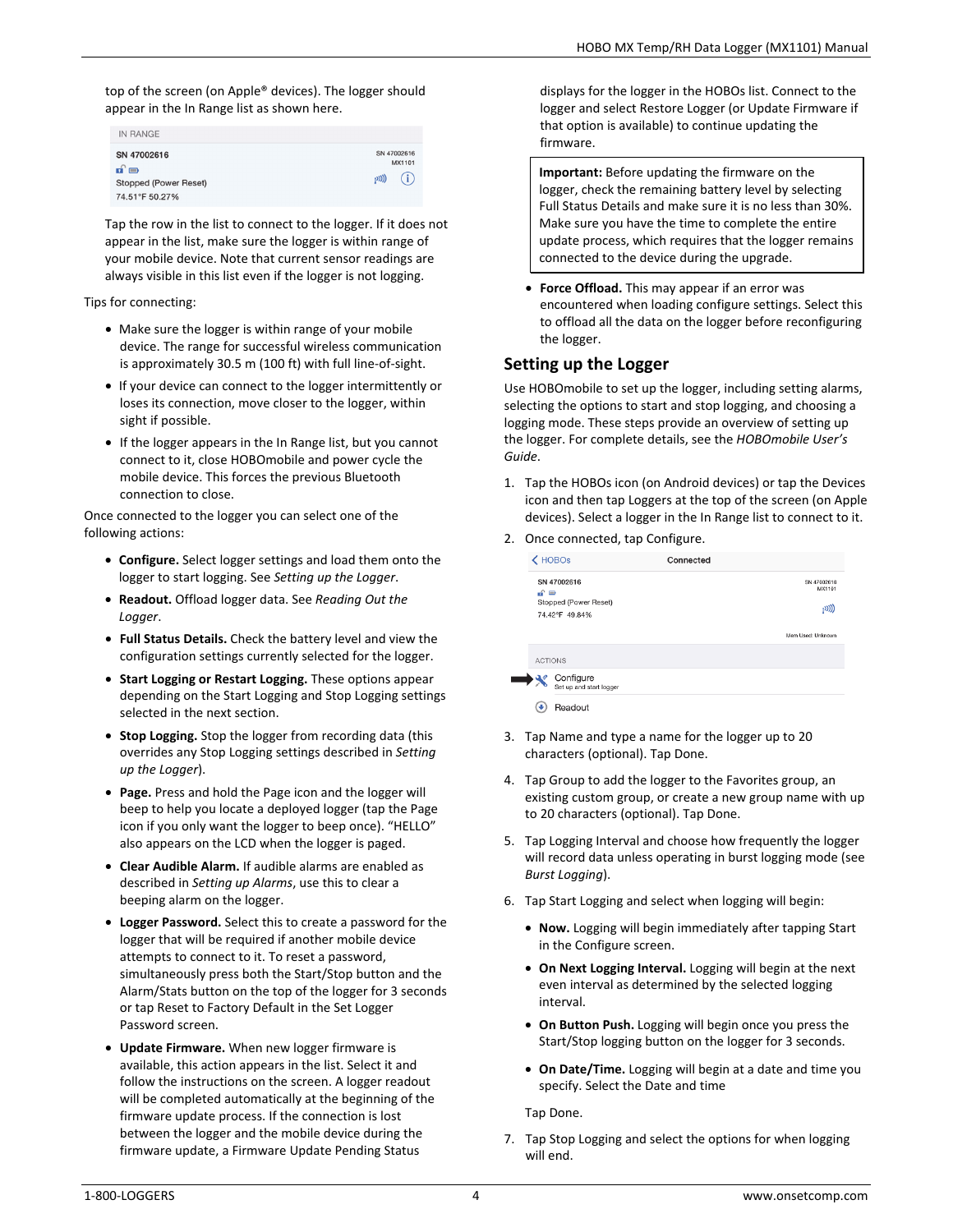- a. Choose one of two memory options:
	- **When Memory Fills.** The logger will continue recording data until the memory is full.
	- **Never (Wrap When Full).** The logger will continue recording data indefinitely, with newest data overwriting the oldest. This option is not available if the Logging Mode is set to Burst (see *Burst Logging*).
- b. Select On Button Push if you want to be able to stop logging by pushing the Start/Stop button on the logger for 3 seconds. Note that if you also choose On Button Push for the Start Logging option, then you will not be able to stop logging until 30 seconds after logging begins. If you select On Button Push for the Stop Logging option, then you also have the option to select Allow Button Restart. This allows you to stop and then resume logging during the deployment by pushing the Start/Stop button on the logger for 3 seconds.

**Important:** When Allow Button Restart is selected and you use the Start/Stop button to stop and restart logging, logging will restart on the next even logging interval, not at the time the button was pushed. For example, a logger started logging at 7:00 AM with a logging interval set to 1 hour. If you press the Start/Stop button to stop the logger at 8:45 AM and then press the button again at 10:15 AM, logging will not begin immediately at 10:15 AM. Instead, logging will begin again at 11:00 AM, which is the next even interval time based on your 1-hour logging interval. Therefore, depending on the logging interval, the gap between the time you press the button to resume logging and the time actual logging begins could be significant. The faster the logging interval, the less time will elapse before logging resumes.

- c. Select one of the following time options for when to stop logging:
	- **Never.** Select this if you do not want the logger to stop at any predetermined time frame.
	- **On Date/Time.** Select this if you want the logger to stop logging on a specific date and time. Select the date and time and then tap Done.
	- **After.** Select this if you want to control how long the logger should continue logging once it starts. Choose the amount of time you want the logger to log data and then tap Done. For example, select 30 days if you want the logger to log data for 30 days after logging begins.
- d. Tap Done.
- 8. Select the sensor measurement types that will be logged. By default, both the temperature and RH sensors are enabled. Both sensors are required to calculate dew point, which is an additional data series available for plotting after reading out the logger. You can also set up alarms to trip when a sensor reading rises above or falls below a specified value. See *Setting up Alarms* for details on enabling sensor alarms and selecting the associated audible and visual alarm settings.
- 9. Tap Logging Mode. Select either fixed interval logging or burst logging. With fixed interval logging, the logger records data for all enabled sensors and/or selected statistics at the logging interval selected (see *Statistics Logging* for details

on choosing statistics options). In burst mode, logging occurs at a different interval when a specified condition is met. See *Burst Logging* for more information. Tap Done.

- 10. Enable or disable Show LCD, which controls whether the LCD on the logger will remain illuminated while the logger is logging. If you disable Show LCD, the LCD on the logger will not show the current reading, status, or other information while the logger is logging. You will, however, be able to temporarily turn the LCD screen on by pressing the Start/Stop button on the logger for 1 second. In addition, you can always view the status of any in-range logger on your mobile device regardless of the logger's LCD setting (may require a logger password as applicable).
- 11. Tap Start in the upper right corner of the Configure screen to load the settings onto the logger if you are ready to start.

| Cancel          | Configure | Start                   |
|-----------------|-----------|-------------------------|
| DEPLOYMENT INFO |           |                         |
| Name            |           | 47002616 >              |
| 88<br>Group     |           |                         |
| Location        |           | 38°38'19 N 90°28'26 W > |

Logging will begin based on the settings you selected. Deploy the logger using the mounting materials (see *Mounting the Logger*). After logging begins, you can read out the logger at any time (see *Reading Out the Logger* for details).

# **Setting up Alarms**

You can set an alarm to trip on the logger when a sensor reading rises above or falls below a specified value. This can alert you to problems so you can take corrective action. To set an alarm:

- 1. Tap the HOBOs icon (on Android devices) or tap the Devices icon and then tap Loggers at the top of the screen (on Apple devices). Select a logger in the In Range list to connect to it.
- 2. Once connected, tap Configure.
- 3. In Sensor & Alarm Setup, tap an enabled sensor.
- 4. Enable the High Alarm if you want an alarm to trip when the sensor reading rises above the high alarm value. Drag the slider to the reading that will trip the alarm or tap the value field and type a specific reading. In this example, an alarm will trip when the temperature rises above 85°F.

|                                                                                                                                            | Done                      |
|--------------------------------------------------------------------------------------------------------------------------------------------|---------------------------|
|                                                                                                                                            |                           |
|                                                                                                                                            |                           |
|                                                                                                                                            |                           |
| 85.00                                                                                                                                      | 158.00°F                  |
|                                                                                                                                            |                           |
|                                                                                                                                            |                           |
|                                                                                                                                            |                           |
| 32.00                                                                                                                                      | 158.00°F                  |
|                                                                                                                                            |                           |
|                                                                                                                                            |                           |
|                                                                                                                                            | 30 Min                    |
| Duration of out-of-range samples displayed before alarm is raised.<br>This is an approximate duration when logger is operating on battery. |                           |
|                                                                                                                                            |                           |
|                                                                                                                                            | <b>Temperature Alarms</b> |

5. Enable the Low Alarm if you want an alarm to trip when the sensor reading falls below the low alarm value. Drag the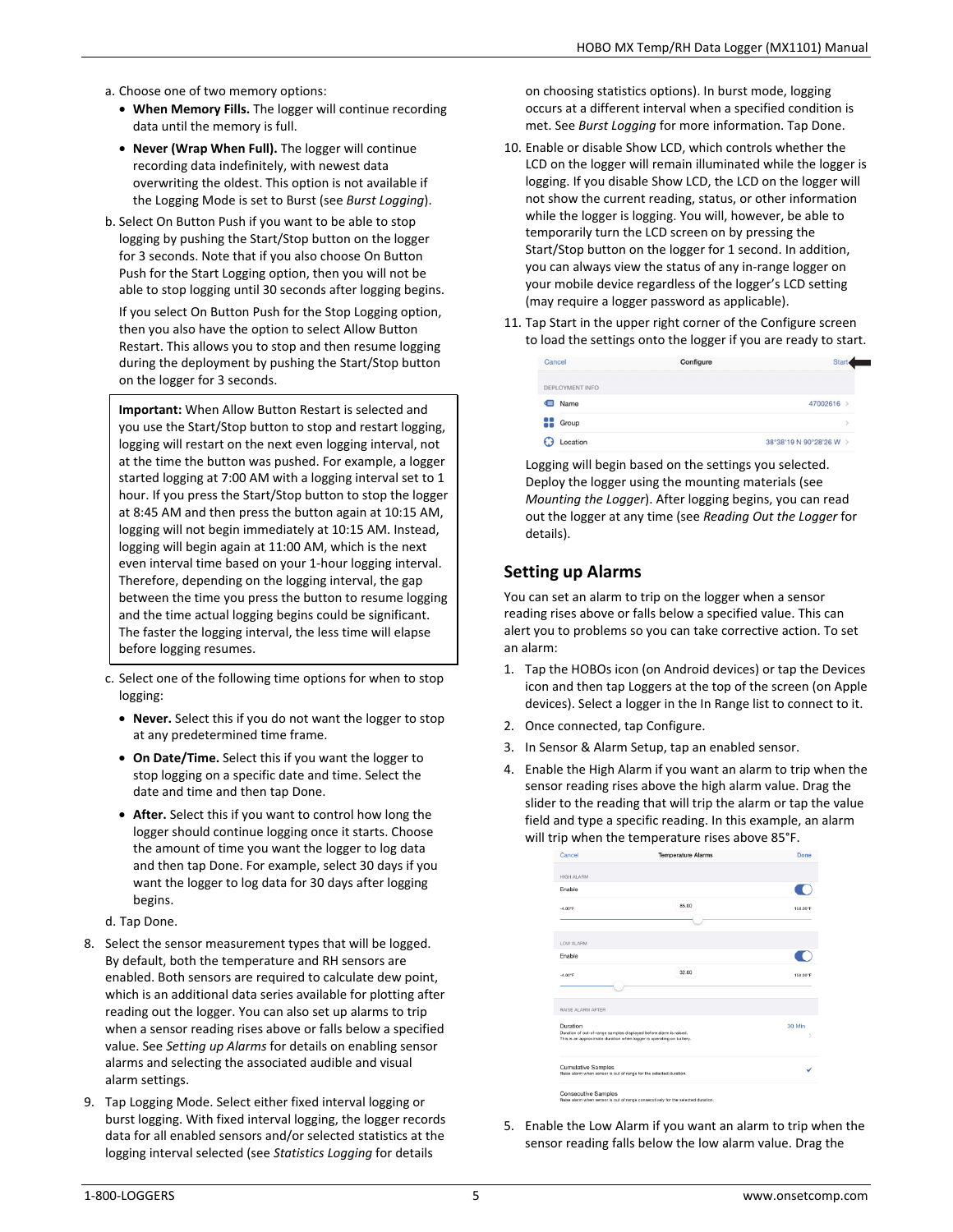slider to the reading that will trip the alarm or tap the value field and type a specific reading. In the example, an alarm is configured to trip when the temperature falls below 32°F.

**Note:** The actual values for the high and low alarm limits are set to the closest value supported by the logger.

- 6. Under Raise Alarm After, select the duration before an alarm is tripped.
- 7. If you select Cumulative Samples, then the alarm will trip when the time the sensor is out of range over the course of the deployment is equal to the selected duration. If you select Consecutive Samples, then the alarm will trip when the time the sensor is continuously out of range is equal to the selected duration. For example, the high alarm for temperature is set to 85°F and the duration is set to 30 minutes. If Cumulative is selected, then an alarm will trip once a sensor reading has been at or above 85°F for a total of 30 minutes since the logger was configured; specifically, this could be 15 minutes above 85°F in the morning and then 15 minutes above 85°F again in the afternoon. If Consecutive is selected, then an alarm will trip only if all sensor readings are 85°F or above for a continuous 30 minute period.
- 8. Tap Done and repeat steps 3–8 for the other sensor if desired.
- 9. Back in the Configure screen, enable Audible Alarms if you want a beep to sound on the logger every 30 seconds when the sensor alarm trips. The beeping will continue until the alarm is cleared from HOBOmobile, either button on the top of the logger is pressed, or 7 days have passed. Battery life will be slightly reduced when this setting is enabled. It is recommended that you only enable this feature if you have regular access to the logger so that you can easily turn off the beeping.
- 10. Also in the Configure screen, select one of the following options to determine how long the alarm icon will remain illuminated on the logger LCD screen after an alarm trips:
	- **Logger Reconfigured.** The alarm icon will remain visible on the LCD until the next time the logger is reconfigured.
	- **Sensor in Limits.** The alarm icon will remain visible on the LCD until the sensor reading returns to the normal range between any configured high and low alarm limits.
	- **Alarm Button Pressed.** The alarm icon will remain visible until you press the Alarm/Stats button on the logger.
- 11. Tap Start in the Configure screen to load the alarm settings onto the logger if you are ready to start.

## **Notes:**

- The alarm icon will be illuminated on the logger LCD when the alarm trips. You can also press the Alarms/Stats button on the logger to view the farthest out-of-range value during the deployment. Alarm limits are checked when the logger's LCD screen refreshes every 15 seconds.
- The actual values for the high and low alarm limits are set to the closest value supported by the logger. For example, the closest value to 85°F that the logger can record is 84.990°F and the closest value to 32°F is 32.043°F. In addition, alarms can trip or clear when the sensor reading is within the logger specifications of 0.02°C resolution. This means the value that triggers the

alarm may differ slightly than the value entered. For example, if the High Alarm is set to 75.999°F, the alarm can trip when the sensor reading is 75.994°F (which is within the 0.02°C resolution).

- When you read out the logger, alarm events can be displayed on the plot or in the data file. See *Recording Internal Logger Events*.
- Once cleared, an audible alarm will start beeping again if the sensor values go out of the normal range. Even if an audible alarm is cleared, a visual alarm may remain on the logger LCD and in HOBOmobile depending on the settings selected for maintaining visual alarms or because the alarm condition may still be in effect. In addition, an audible alarm will continue beeping when the sensor values have returned to the normal range until it is cleared as described in step 9.
- Although an audible alarm and a visual alarm can occur at the same time when a sensor alarm is tripped, they are cleared in different ways. The audible alarm can be cleared as described in step 9. Meanwhile, a visual alarm is cleared as determined by the setting selected for Maintain Visual Alarm Until in the Configure screen. This means you could clear a beeping audible alarm and the visual alarm will remain on the LCD and in HOBOmobile until the logger is reconfigured, the sensor is in limits, or the alarm button is pressed--whichever setting you selected.
- If the logger was configured to stop logging with a button push, any tripped alarms will be cleared automatically when logging is stopped and no Alarm Cleared event will be logged in the data file. This ensures that the logger will start checking for alarm conditions when logging resumes (if the logger was configured with Allow Button Restart selected).

# **Burst Logging**

Burst logging is a logging mode that allows you to set up more frequent logging when a specified condition is met. For example, a logger is recording data at a 5-minute logging interval and burst logging is configured to log every 30 seconds when the temperature rises above 85°F (the high limit) or falls below 32°F (the low limit). This means the logger will record data every 5 minutes as long as the temperature remains between 85°F and 32°F. Once the temperature rises above 85°F, the logger will switch to the faster logging rate and record data every 30 seconds until the temperature falls back to 85°F. At that time, logging then resumes every 5 minutes at the normal logging interval. Similarly, if the temperature falls below 32°F, then the logger would switch to burst logging mode again and record data every 30 seconds. Once the temperature rises back to 32°F, the logger will then return to normal mode, logging every 5 minutes. **Note:** Sensor alarms, statistics, and the Stop Logging option "Wrap When Full" are not available in burst logging mode.

To set up burst logging:

- 1. Tap the HOBOs icon (on Android devices) or tap the Devices icon and then tap Loggers at the top of the screen (on Apple devices). Select a logger in the In Range list to connect to it.
- 2. Once connected, tap Configure.
- 3. Tap Logging Mode and then tap Burst Logging.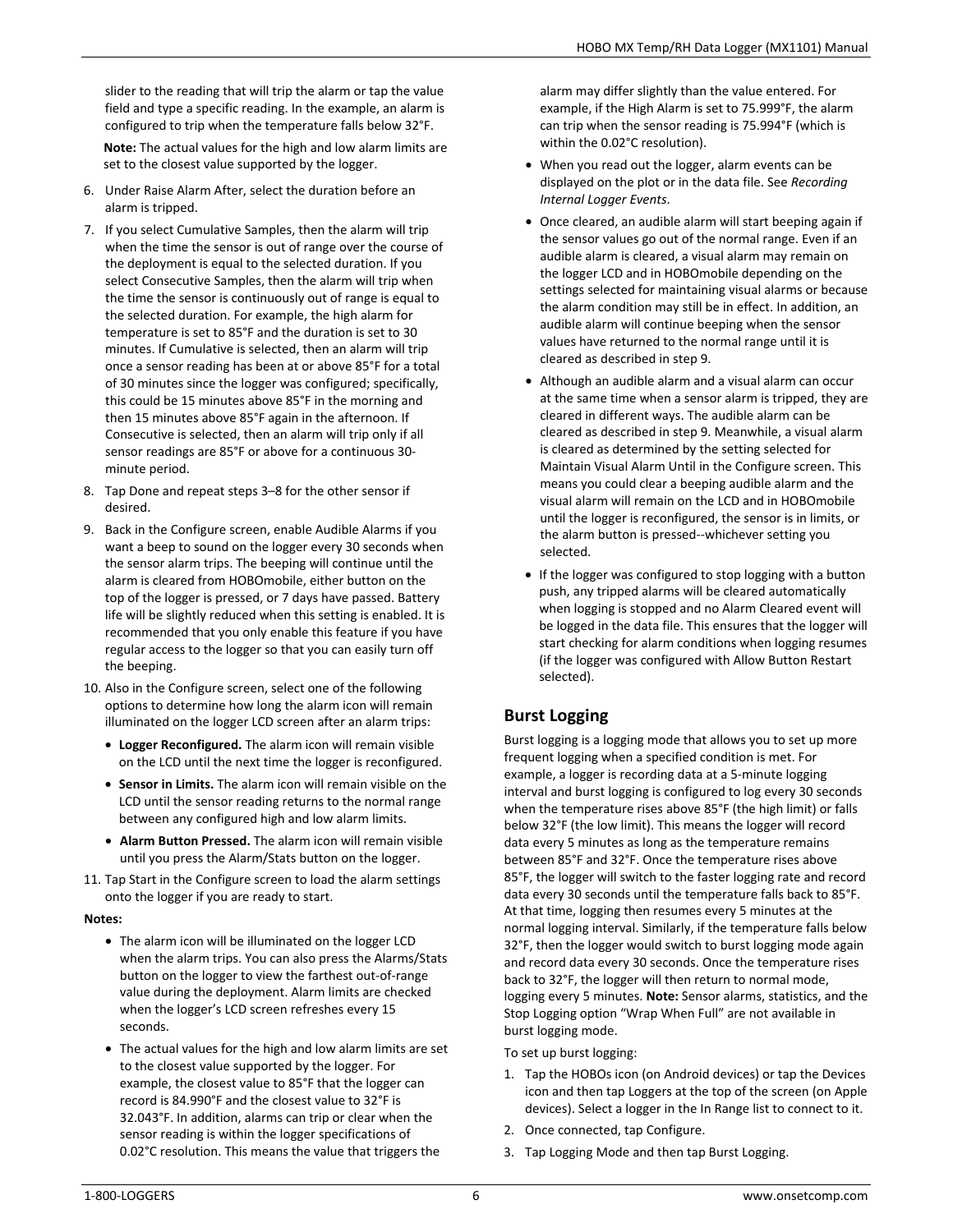- 4. Tap a sensor under Burst Sensor Limits.
- 5. Enable High Limit if you want burst logging to occur when the sensor reading rises above a specific reading. Drag the slider to the reading that will trigger burst logging or tap the value field and type a specific reading. In this example, the logger will switch to burst logging when the temperature rises above 85°F.



- 6. Enable Low Limit if you want burst logging to occur when the sensor reading falls below a specific reading. Drag the slider to the reading that will trigger burst logging or tap the value field and type a specific reading. In the example, the logger will switch to burst logging when the temperature falls below 32°F.
- 7. Tap Done and repeat steps 4–7 for the other sensor if desired.
- 8. Tap Burst Logging Interval and select an interval faster than the logging interval. Keep in mind that the more frequent the burst logging rate, the greater the impact on battery life and the shorter the logging duration. Tap Done.
- 9. Tap Done to exit the Logging Mode screen.
- 10. Tap Start in the Configure screen to load the burst settings onto the logger if you are ready to start.

## **Notes:**

- Once the logger is configured, the high and low burst limits are only checked when the logger's LCD screen refreshes once every 15 seconds. Therefore, if you set the logging interval to less than 15 seconds and the sensor reading falls outside the levels, the burst logging will not begin until the next 15-second refresh cycle.
- If high and/or low limits have been configured for more than one sensor, then burst logging will begin when any high or low condition goes out of range. Burst logging will not end until all conditions on all sensors are back within normal range.
- The actual values for the burst logging limits are set to the closest value supported by the logger. For example, the closest value to 85°F that the logger can record is 84.990°F and the closest value to 32°F is 32.043°F.
- Burst logging mode can begin or end when the sensor reading is within the logger specifications of 0.02°C resolution. This means the value that triggers burst logging may differ slightly than the value entered. For example, if the high limit for a temperature alarm is set to 75.999°F, burst logging can start when the sensor reading is 75.994°F (which is within the 0.02°C resolution).
- Once the high or low condition clears, the logging interval time will be calculated using the last recorded data point in burst logging mode, not the last data point

recorded in "normal mode." For example, let's assume the logger has a 10-minute logging interval and logged a data point at 9:05. Then, the high limit was surpassed and burst logging began at 9:06. Burst logging then continued until 9:12 when the sensor reading fell back below the high limit. Now back in normal mode, the next logging interval will be 10 minutes from the last burst logging point, or 9:22 in this case. If burst logging had not occurred, the next data point would have been at 9:15.

• A New Interval event is created each time the logger enters or exits burst logging mode. See *Recording Internal Logger Events* for details on plotting and viewing the event. In addition, if the logger is stopped with a button push while in burst logging mode, then a New Interval event is automatically logged and the burst condition is cleared, even if the actual high or low condition has not cleared. The logger will check the high and low conditions when logging resumes (if the logger was configured with Allow Button Restart selected).

# **Statistics Logging**

During fixed interval logging, the logger records data for enabled sensors and/or selected statistics at the logging interval selected. Statistics are calculated at a sampling rate you specify with the results for the sampling period recorded at each logging interval. The following statistics can be logged for each sensor:

- The maximum, or highest, sampled value,
- The minimum, or lowest, sampled value,
- An average of all sampled values, and
- The standard deviation from the average for all sampled values.

For example, a logger is configured with both the temperature and RH sensors enabled, and the logging interval set to 5 minutes. The logging mode is set to fixed interval logging with Normal and all four statistics enabled and with a statistics sampling interval of 30 seconds. Once logging begins, the logger will measure and record the actual temperature and RH sensor values every 5 minutes. In addition, the logger will take a temperature and RH sample every 30 seconds and temporarily store them in memory. The logger will then calculate the maximum, minimum, average, and standard deviation using the samples gathered over the previous 5-minute period and log the resulting values. When reading out the logger, this would result in 10 data series (not including any derived series, such as dew point): two sensor series (with temperature and RH data logged every 5 minutes) plus eight maximum, minimum, average, and standard deviation series (four for temperature and four for RH with values calculated and logged every 5 minutes based on the 30-second sampling).

## To log statistics:

- 1. Tap the HOBOs icon (on Android devices) or tap the Devices icon and then tap Loggers at the top of the screen (on Apple devices). Select a logger in the In Range list to connect to it.
- 2. Once connected, tap Configure.
- 3. Tap Logging Mode and then select Fixed Interval Logging.
- 4. Select Normal to record the current reading for each enabled sensor at the logging interval shown at the top of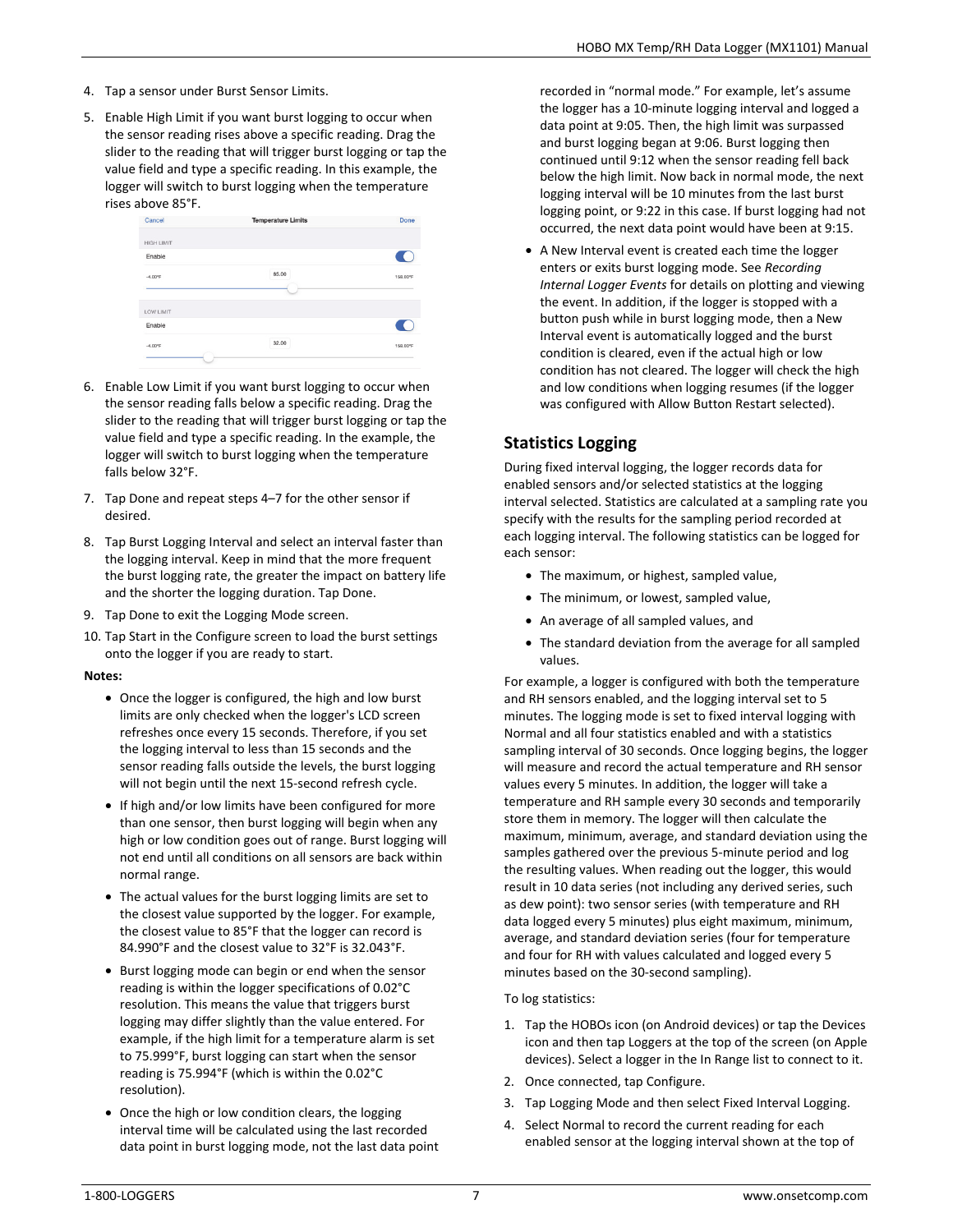the screen. Do not select this if you only want to log statistics.

- 5. Select the statistics you want the logger to record at each logging interval: Maximum, Minimum, Average, and Standard Deviation (average is automatically enabled when selecting Standard Deviation). Statistics will be logged for all enabled sensors. In addition, the more statistics you record, the shorter the logger duration and the more memory is required.
- 6. Tap Statistics Sampling Interval and select the rate to use for calculating statistics. The rate must be less than, and a factor of, the logging interval. For example, if the logging interval is 1 minute and you select 5 seconds for the sampling rate, then the logger will take 12 sample readings between each logging interval (one sample every 5 seconds for a minute) and use the 12 samples to record the resulting statistics at each 1-minute logging interval. Note that the more frequent the sampling rate, the greater the impact on battery life.
- 7. Tap Done.
- 8. Tap Done again to exit the Logging Mode screen.
- 9. Tap Start in the Configure screen to load the statistics settings onto the logger if you are ready to start.

Once logging begins, click the Alarm/Stats button on the logger to cycle through the current maximum, minimum, average, and standard deviation data on the LCD screen. Note that the logger will always display the current sensor readings in HOBOmobile even if they are not being logged. You can plot the statistics series once you read out the logger.

## **Reading Out the Logger**

To offload data from the logger:

- 1. Tap the HOBOs icon (on Android devices) or tap the Devices icon and then tap Loggers at the top of the screen (on Apple devices).
- 2. Find the logger you wish to offload in the In Range list and tap that row.
- 3. Once connected, tap Readout.
- 4. Tap the Data Files icon to view a mini-graph of the offloaded data.
- 5. Tap the mini-graph to view a larger version of the graph or to share the file.

Data can also be uploaded automatically to HOBOlink, Onset's web-based software, via HOBOmobile or the HOBO MX Gateway. For details on uploading data to HOBOlink, see the *HOBOmobile User's Guide*.

# **Recording Internal Logger Events**

The logger records the following internal events to track logger operation and status. To plot events in HOBOmobile, tap a mini-graph and then tap  $\equiv$ . Select the events you wish to plot and then tap  $\equiv$  again. You can also view events in shared or exported data files.

| <b>Internal Event Name</b>      | <b>Definition</b>                                                                                                                                                                                                                                                         |
|---------------------------------|---------------------------------------------------------------------------------------------------------------------------------------------------------------------------------------------------------------------------------------------------------------------------|
| <b>Host Connected</b>           | The logger was connected to the mobile<br>device.                                                                                                                                                                                                                         |
| Started                         | The Start/Stop button was pressed to begin<br>or resume logging.                                                                                                                                                                                                          |
| Stopped                         | The logger received a command to stop<br>recording data (from HOBOmobile or by<br>pushing the Start/Stop button).                                                                                                                                                         |
| <b>Button Up/Button</b><br>Down | The Start/Stop button was pressed for<br>1 second.                                                                                                                                                                                                                        |
| Chan <#> Alarm<br>Tripped       | A sensor alarm has tripped; <#> is the sensor<br>number, where 1 is temperature and 2 is RH.                                                                                                                                                                              |
| Chan <#> Alarm<br>Cleared       | A sensor alarm has cleared; <#> is the sensor<br>number, where 1 is temperature and 2 is RH.<br>This event also contains the value that was<br>furthest out of range for the sensor before<br>the alarm cleared, which is only available in a<br>shared or exported file. |
| New Interval                    | The logger has entered or exited burst<br>logging mode.                                                                                                                                                                                                                   |
| Safe Shutdown                   | The battery level dropped below 1.85 V; the<br>logger performs a safe shutdown.                                                                                                                                                                                           |

# **Mounting the Logger**

There are several ways to mount the logger using the materials included:

- Use the four magnets on the back of the logger case to mount it to a magnetic surface.
- Attach Command strips to the back of the logger to mount it a wall or other flat surface. Double up the two Command strips so that they protrude past the magnets.
- Use the double-sided tape to affix the logger to a surface.
- Insert the hook-and-loop strap through the mounting loops on both sides of the logger to mount it to a curved surface, such as a pipe or tubing.

## **Protecting the Logger**

The logger is designed for indoor use and can be permanently damaged by corrosion if it gets wet. Protect it from condensation. If the message FAIL CLK appears on the LCD screen, there was a failure with the internal logger clock possibly due to condensation. Remove the battery immediately and dry the circuit board.

**Note: Static electricity may cause the logger to stop logging.**

The logger has been tested to 8 KV, but avoid electrostatic discharge by grounding yourself to protect the logger. For more information, search for "static discharge" on onsetcomp.com.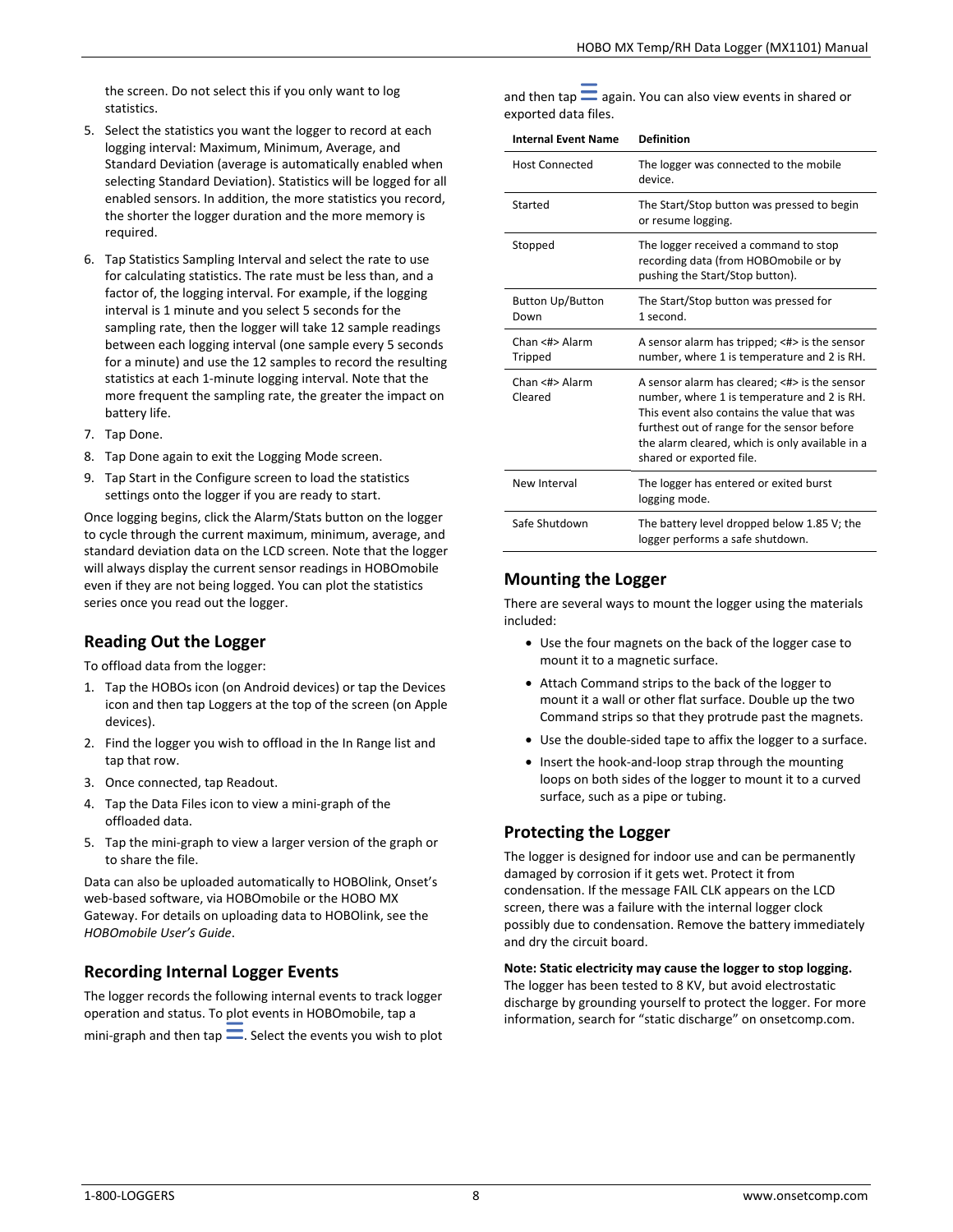# **Battery Information**

The logger requires two user-replaceable AAA 1.5 V alkaline or optional lithium batteries for operation at the extreme ends of the logger operating range. Expected battery life varies based on the ambient temperature where the logger is deployed, the logging or sampling interval, frequency of offloading and connection to the mobile device, number of channels that are active, audible alarms duration, use of burst mode or statistics logging, and battery performance. New batteries typically last 1 year with logging intervals greater than 1 minute. Deployments in extremely cold or hot temperatures, a logging interval faster than 1 minute, or a sampling interval faster than 15 seconds can impact battery life. Estimates are not guaranteed due to uncertainties in initial battery conditions and operating environment.

**Note:** Make sure the batteries installed have flat negative terminals. There should be no indent in the bottom of the batteries. Batteries with indents in the negative terminals may become loose and prevent proper operation.



To install or replace the batteries:

1. Open the battery door on the back of the logger.



- 2. Remove any old batteries.
- 3. Insert two new batteries observing polarity.
- 4. Reinsert the battery door and snap it back into place.

**WARNING:** Do not cut open, incinerate, heat above 85°C (185°F), or recharge the lithium batteries. The batteries may explode if the logger is exposed to extreme heat or conditions that could damage or destroy the battery case. Do not dispose of the logger or batteries in fire. Do not expose the contents of the batteries to water. Dispose of the batteries according to local regulations for lithium batteries.